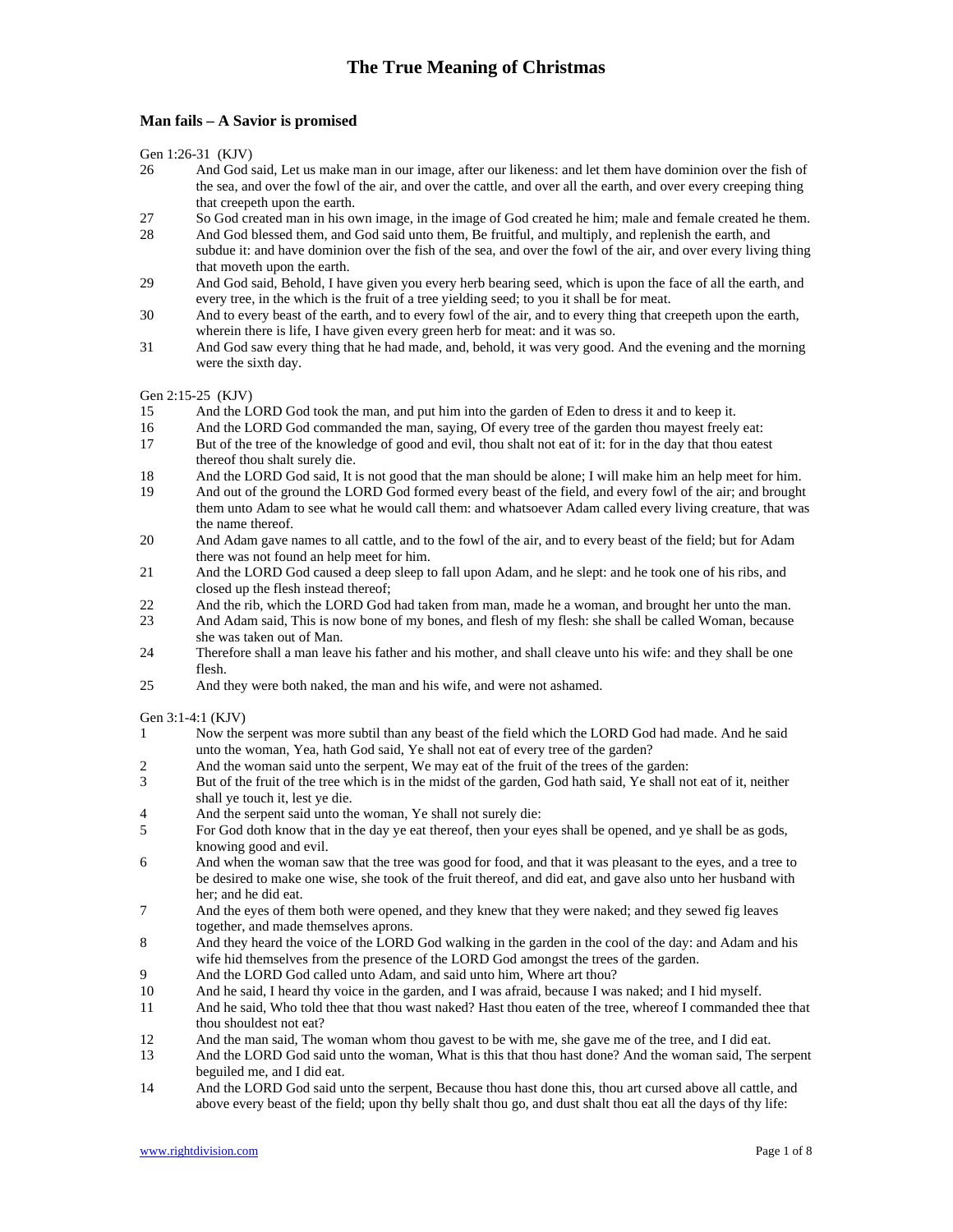- 15 And I will put enmity between thee and the woman, and between thy seed and her seed; it shall bruise thy head, and thou shalt bruise his heel.
- 16 Unto the woman he said, I will greatly multiply thy sorrow and thy conception; in sorrow thou shalt bring forth children; and thy desire shall be to thy husband, and he shall rule over thee.
- 17 And unto Adam he said, Because thou hast hearkened unto the voice of thy wife, and hast eaten of the tree, of which I commanded thee, saying, Thou shalt not eat of it: cursed is the ground for thy sake; in sorrow shalt thou eat of it all the days of thy life;
- 18 Thorns also and thistles shall it bring forth to thee; and thou shalt eat the herb of the field;
- 19 In the sweat of thy face shalt thou eat bread, till thou return unto the ground; for out of it wast thou taken: for dust thou art, and unto dust shalt thou return.
- 20 And Adam called his wife's name Eve; because she was the mother of all living.
- 21 Unto Adam also and to his wife did the LORD God make coats of skins, and clothed them.
- 22 And the LORD God said, Behold, the man is become as one of us, to know good and evil: and now, lest he put forth his hand, and take also of the tree of life, and eat, and live for ever:
- 23 Therefore the LORD God sent him forth from the garden of Eden, to till the ground from whence he was taken.
- 24 So he drove out the man; and he placed at the east of the garden of Eden Cherubims, and a flaming sword which turned every way, to keep the way of the tree of life.

### CHAPTER 4

1 And Adam knew Eve his wife; and she conceived, and bare Cain, and said, I have gotten a man from the LORD.

## **Satan's attack on the seed of the woman**

Gen 6:1-12 (KJV)

- 1 And it came to pass, when men began to multiply on the face of the earth, and daughters were born unto them,
- 2 That the sons of God saw the daughters of men that they were fair; and they took them wives of all which they chose.
- 3 And the LORD said, My spirit shall not always strive with man, for that he also is flesh: yet his days shall be an hundred and twenty years.
- 4 There were giants in the earth in those days; and also after that, when the sons of God came in unto the daughters of men, and they bare children to them, the same became mighty men which were of old, men of renown.
- 5 And GOD saw that the wickedness of man was great in the earth, and that every imagination of the thoughts of his heart was only evil continually.
- 6 And it repented the LORD that he had made man on the earth, and it grieved him at his heart.
- 7 And the LORD said, I will destroy man whom I have created from the face of the earth; both man, and beast, and the creeping thing, and the fowls of the air; for it repenteth me that I have made them.
- 8 But Noah found grace in the eyes of the LORD.
- 9 These are the generations of Noah: Noah was a just man and perfect in his generations, and Noah walked with God.
- 10 And Noah begat three sons, Shem, Ham, and Japheth.
- 11 The earth also was corrupt before God, and the earth was filled with violence.
- 12 And God looked upon the earth, and, behold, it was corrupt; for all flesh had corrupted his way upon the earth.

## Exod 1:1-2:10 (KJV)

- 1 Now these are the names of the children of Israel, which came into Egypt; every man and his household came with Jacob.
- 2 Reuben, Simeon, Levi, and Judah,<br>3 Issachar, Zebulun, and Benjamin,
- Issachar, Zebulun, and Benjamin,
- 4 Dan, and Naphtali, Gad, and Asher.
- 5 And all the souls that came out of the loins of Jacob were seventy souls: for Joseph was in Egypt already.
- 6 And Joseph died, and all his brethren, and all that generation.
- 7 And the children of Israel were fruitful, and increased abundantly, and multiplied, and waxed exceeding mighty; and the land was filled with them.
- 8 Now there arose up a new king over Egypt, which knew not Joseph.
- 9 And he said unto his people, Behold, the people of the children of Israel are more and mightier than we: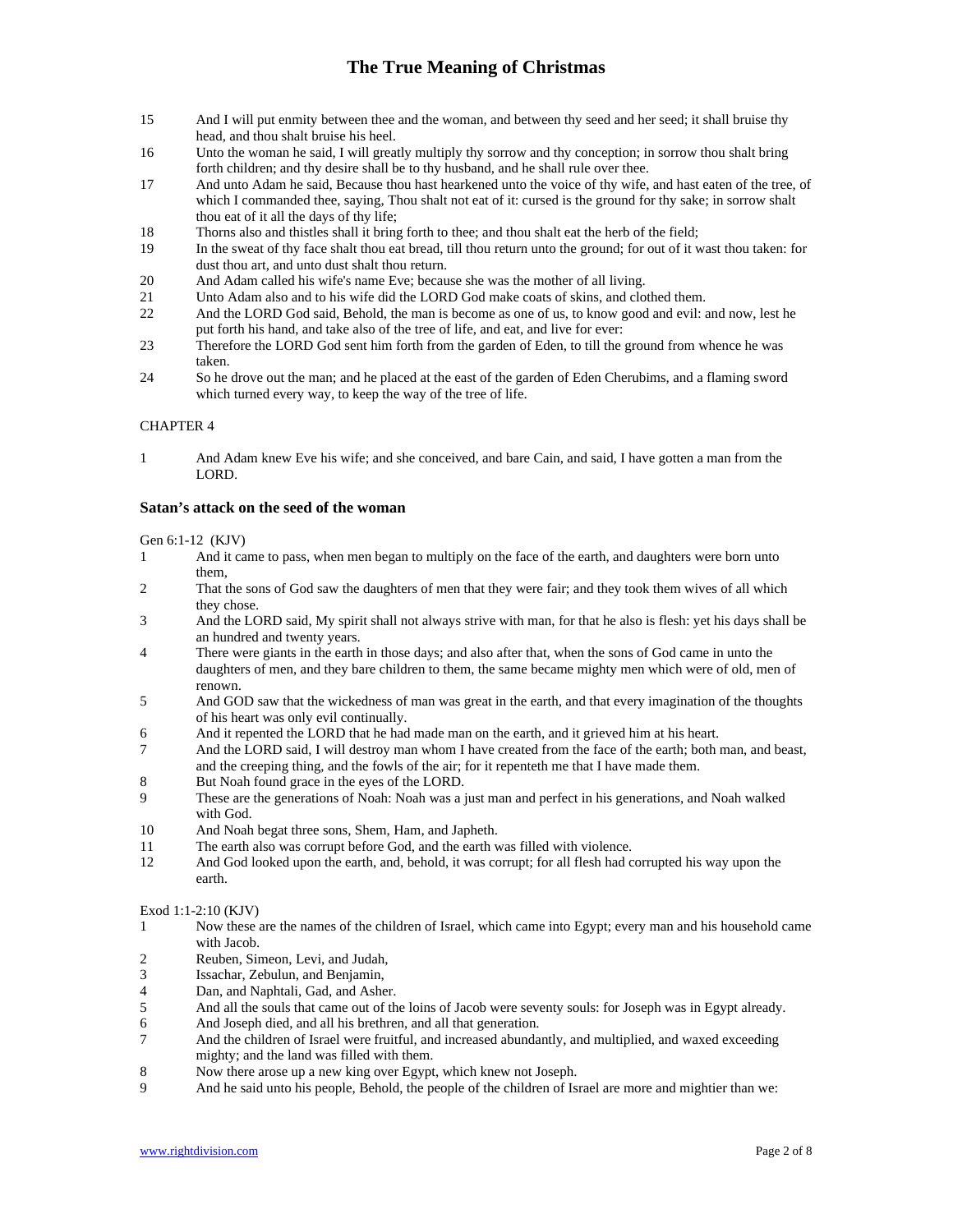- 10 Come on, let us deal wisely with them; lest they multiply, and it come to pass, that, when there falleth out any war, they join also unto our enemies, and fight against us, and so get them up out of the land.
- 11 Therefore they did set over them taskmasters to afflict them with their burdens. And they built for Pharaoh treasure cities, Pithom and Raamses.
- 12 But the more they afflicted them, the more they multiplied and grew. And they were grieved because of the children of Israel.
- 13 And the Egyptians made the children of Israel to serve with rigour:

14 And they made their lives bitter with hard bondage, in morter, and in brick, and in all manner of service in the field: all their service, wherein they made them serve, was with rigour.

- 15 And the king of Egypt spake to the Hebrew midwives, of which the name of the one was Shiphrah, and the name of the other Puah:
- 16 And he said, When ye do the office of a midwife to the Hebrew women, and see them upon the stools; if it be a son, then ye shall kill him: but if it be a daughter, then she shall live.
- 17 But the midwives feared God, and did not as the king of Egypt commanded them, but saved the men children alive.
- 18 And the king of Egypt called for the midwives, and said unto them, Why have ye done this thing, and have saved the men children alive?
- 19 And the midwives said unto Pharaoh, Because the Hebrew women are not as the Egyptian women; for they are lively, and are delivered ere the midwives come in unto them.
- 20 Therefore God dealt well with the midwives: and the people multiplied, and waxed very mighty.
- 21 And it came to pass, because the midwives feared God, that he made them houses.<br>22 And Pharaoh charged all his people, saying, Every son that is born ye shall cast int
- And Pharaoh charged all his people, saying, Every son that is born ye shall cast into the river, and every daughter ye shall save alive.

## CHAPTER 2

- 2 And there went a man of the house of Levi, and took to wife a daughter of Levi.<br>2 And the woman conceived, and bare a son: and when she saw him that he was a
- 2 And the woman conceived, and bare a son: and when she saw him that he was a goodly child, she hid him three months.
- 3 And when she could not longer hide him, she took for him an ark of bulrushes, and daubed it with slime and with pitch, and put the child therein; and she laid it in the flags by the river's brink.
- 4 And his sister stood afar off, to wit what would be done to him.
- 5 And the daughter of Pharaoh came down to wash herself at the river; and her maidens walked along by the river's side; and when she saw the ark among the flags, she sent her maid to fetch it.
- 6 And when she had opened it, she saw the child: and, behold, the babe wept. And she had compassion on him, and said, This is one of the Hebrews' children.
- 7 Then said his sister to Pharaoh's daughter, Shall I go and call to thee a nurse of the Hebrew women, that she may nurse the child for thee?
- 8 And Pharaoh's daughter said to her, Go. And the maid went and called the child's mother.
- 9 And Pharaoh's daughter said unto her, Take this child away, and nurse it for me, and I will give thee thy wages. And the woman took the child, and nursed it.
- 10 And the child grew, and she brought him unto Pharaoh's daughter, and he became her son. And she called his name Moses: and she said, Because I drew him out of the water.

## **The Saviour is declared unto Mary – A Virgin Birth without original sin**

Luke 1:26-38 (KJV)

- 26 And in the sixth month the angel Gabriel was sent from God unto a city of Galilee, named Nazareth,
- 27 To a virgin espoused to a man whose name was Joseph, of the house of David; and the virgin's name was Mary.
- 28 And the angel came in unto her, and said, Hail, thou that art highly favoured, the Lord is with thee: blessed art thou among women.
- 29 And when she saw him, she was troubled at his saying, and cast in her mind what manner of salutation this should be.
- 30 And the angel said unto her, Fear not, Mary: for thou hast found favour with God.
- 31 And, behold, thou shalt conceive in thy womb, and bring forth a son, and shalt call his name JESUS.
- 32 He shall be great, and shall be called the Son of the Highest: and the Lord God shall give unto him the throne of his father David:
- 33 And he shall reign over the house of Jacob for ever; and of his kingdom there shall be no end.
- 34 Then said Mary unto the angel, How shall this be, seeing I know not a man?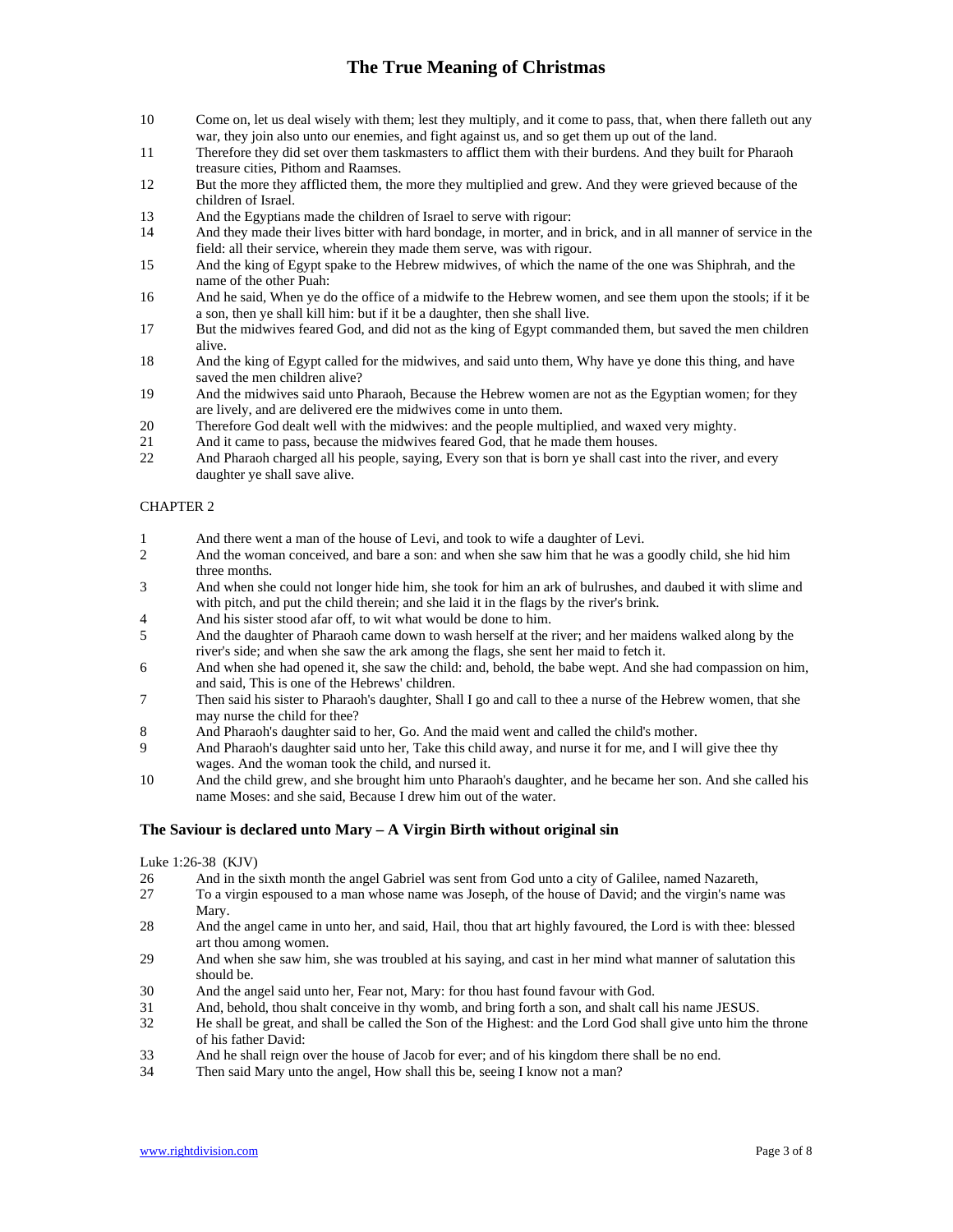- 35 And the angel answered and said unto her, The Holy Ghost shall come upon thee, and the power of the Highest shall overshadow thee: therefore also that holy thing which shall be born of thee shall be called the Son of God.
- 36 And, behold, thy cousin Elisabeth, she hath also conceived a son in her old age: and this is the sixth month with her, who was called barren.
- 37 For with God nothing shall be impossible.
- 38 And Mary said, Behold the handmaid of the Lord; be it unto me according to thy word. And the angel departed from her.

## **The attack on the seed of the woman continues…**

Matt 2:1-18 (KJV)

- 1 Now when Jesus was born in Bethlehem of Judaea in the days of Herod the king, behold, there came wise men from the east to Jerusalem,
- 2 Saying, Where is he that is born King of the Jews? for we have seen his star in the east, and are come to worship him.
- 3 When Herod the king had heard these things, he was troubled, and all Jerusalem with him.
- 4 And when he had gathered all the chief priests and scribes of the people together, he demanded of them where Christ should be born.
- 5 And they said unto him, In Bethlehem of Judaea: for thus it is written by the prophet,
- 6 And thou Bethlehem, in the land of Juda, art not the least among the princes of Juda: for out of thee shall come a Governor, that shall rule my people Israel.
- 7 Then Herod, when he had privily called the wise men, inquired of them diligently what time the star appeared.
- 8 And he sent them to Bethlehem, and said, Go and search diligently for the young child; and when ye have found him, bring me word again, that I may come and worship him also.
- 9 When they had heard the king, they departed; and, lo, the star, which they saw in the east, went before them, till it came and stood over where the young child was.
- 10 When they saw the star, they rejoiced with exceeding great joy.
- 11 And when they were come into the house, they saw the young child with Mary his mother, and fell down, and worshipped him: and when they had opened their treasures, they presented unto him gifts; gold, and frankincense, and myrrh.
- 12 And being warned of God in a dream that they should not return to Herod, they departed into their own country another way.
- 13 And when they were departed, behold, the angel of the Lord appeareth to Joseph in a dream, saying, Arise, and take the young child and his mother, and flee into Egypt, and be thou there until I bring thee word: for Herod will seek the young child to destroy him.
- 14 When he arose, he took the young child and his mother by night, and departed into Egypt:
- 15 And was there until the death of Herod: that it might be fulfilled which was spoken of the Lord by the prophet, saying, Out of Egypt have I called my son.
- 16 Then Herod, when he saw that he was mocked of the wise men, was exceeding wroth, and sent forth, and slew all the children that were in Bethlehem, and in all the coasts thereof, from two years old and under, according to the time which he had diligently inquired of the wise men.
- 17 Then was fulfilled that which was spoken by Jeremy the prophet, saying,
- 18 In Rama was there a voice heard, lamentation, and weeping, and great mourning, Rachel weeping for her children, and would not be comforted, because they are not.

## **And the Word was made flesh… the seed of the woman produces the Saviour many years later!**

John 1:1-14 (KJV)

- 1 In the beginning was the Word, and the Word was with God, and the Word was God.
- 2 The same was in the beginning with God.
- 3 All things were made by him; and without him was not any thing made that was made.
- 4 In him was life; and the life was the light of men.
- 5 And the light shineth in darkness; and the darkness comprehended it not.
- 6 There was a man sent from God, whose name was John.
- The same came for a witness, to bear witness of the Light, that all men through him might believe.<br>
He was not that Light, but was sent to bear witness of that Light.
- He was not that Light, but was sent to bear witness of that Light.
- 9 That was the true Light, which lighteth every man that cometh into the world.
- 10 He was in the world, and the world was made by him, and the world knew him not.
- 11 He came unto his own, and his own received him not.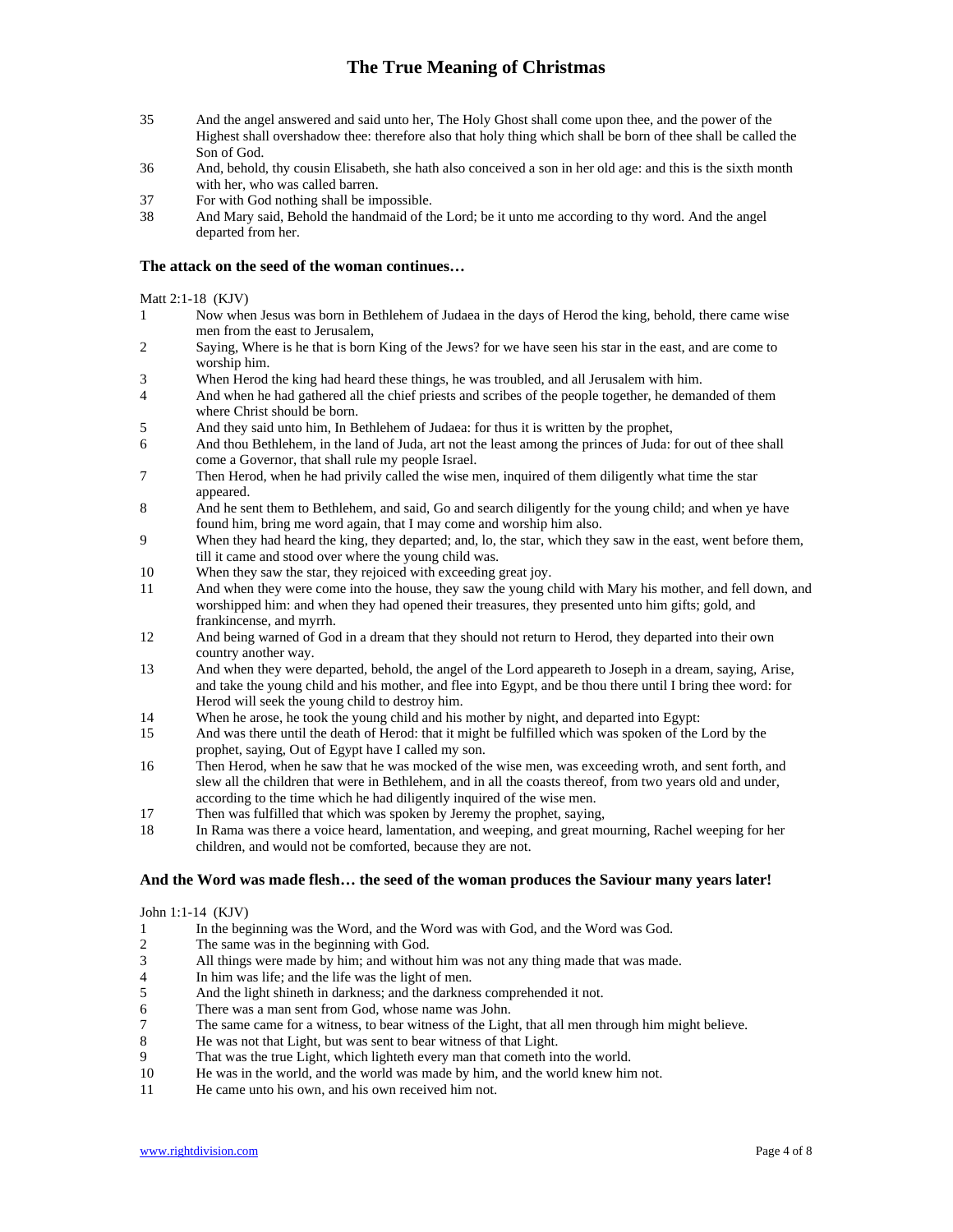- 12 But as many as received him, to them gave he power to become the sons of God, even to them that believe on his name:
- 13 Which were born, not of blood, nor of the will of the flesh, nor of the will of man, but of God.
- 14 And the Word was made flesh, and dwelt among us, (and we beheld his glory, the glory as of the only begotten of the Father,) full of grace and truth.

John 9:1-25 (KJV)

- 1 And as Jesus passed by, he saw a man which was blind from his birth.<br>2 And his disciples asked him, saving, Master, who did sin, this man, or
- 2 And his disciples asked him, saying, Master, who did sin, this man, or his parents, that he was born blind?<br>2 Jesus answered, Neither hath this man sinned, nor his parents: but that the works of God should be made
- Jesus answered, Neither hath this man sinned, nor his parents: but that the works of God should be made manifest in him.
- 4 I must work the works of him that sent me, while it is day: the night cometh, when no man can work.
- 5 As long as I am in the world, I am the light of the world.
- 6 When he had thus spoken, he spat on the ground, and made clay of the spittle, and he anointed the eyes of the blind man with the clay,
- 7 And said unto him, Go, wash in the pool of Siloam, (which is by interpretation, Sent.) He went his way therefore, and washed, and came seeing.
- 8 The neighbours therefore, and they which before had seen him that he was blind, said, Is not this he that sat and begged?
- 9 Some said, This is he: others said, He is like him: but he said, I am he.
- 10 Therefore said they unto him, How were thine eyes opened?
- 11 He answered and said, A man that is called Jesus made clay, and anointed mine eyes, and said unto me, Go to the pool of Siloam, and wash: and I went and washed, and I received sight.
- 12 Then said they unto him, Where is he? He said, I know not.
- 13 They brought to the Pharisees him that aforetime was blind.
- 14 And it was the sabbath day when Jesus made the clay, and opened his eyes.
- 15 Then again the Pharisees also asked him how he had received his sight. He said unto them, He put clay upon mine eyes, and I washed, and do see.
- 16 Therefore said some of the Pharisees, This man is not of God, because he keepeth not the sabbath day. Others said, How can a man that is a sinner do such miracles? And there was a division among them.
- 17 They say unto the blind man again, What sayest thou of him, that he hath opened thine eyes? He said, He is a prophet.
- 18 But the Jews did not believe concerning him, that he had been blind, and received his sight, until they called the parents of him that had received his sight.
- 19 And they asked them, saying, Is this your son, who ye say was born blind? how then doth he now see?<br>20 His parents answered them and said. We know that this is our son, and that he was born blind:
- His parents answered them and said, We know that this is our son, and that he was born blind:
- 21 But by what means he now seeth, we know not; or who hath opened his eyes, we know not: he is of age; ask him: he shall speak for himself.
- 22 These words spake his parents, because they feared the Jews: for the Jews had agreed already, that if any man did confess that he was Christ, he should be put out of the synagogue.
- 23 Therefore said his parents, He is of age; ask him.
- 24 Then again called they the man that was blind, and said unto him, Give God the praise: we know that this man is a sinner.
- 25 He answered and said, Whether he be a sinner or no, I know not: one thing I know, that, whereas I was blind, now I see.

### **Christ Jesus – delivered for our offences, and was raised for our justification**

### John 20:24-31 (KJV)

- 24 But Thomas, one of the twelve, called Didymus, was not with them when Jesus came.<br>25 The other disciples therefore said unto him, We have seen the Lord. But he said unto the
- 25 The other disciples therefore said unto him, We have seen the Lord. But he said unto them, Except I shall see in his hands the print of the nails, and put my finger into the print of the nails, and thrust my hand into his side, I will not believe.
- 26 And after eight days again his disciples were within, and Thomas with them: then came Jesus, the doors being shut, and stood in the midst, and said, Peace be unto you.
- 27 Then saith he to Thomas, Reach hither thy finger, and behold my hands; and reach hither thy hand, and thrust it into my side: and be not faithless, but believing.
- 28 And Thomas answered and said unto him, My Lord and my God.
- 29 Jesus saith unto him, Thomas, because thou hast seen me, thou hast believed: blessed are they that have not seen, and yet have believed.
- 30 And many other signs truly did Jesus in the presence of his disciples, which are not written in this book: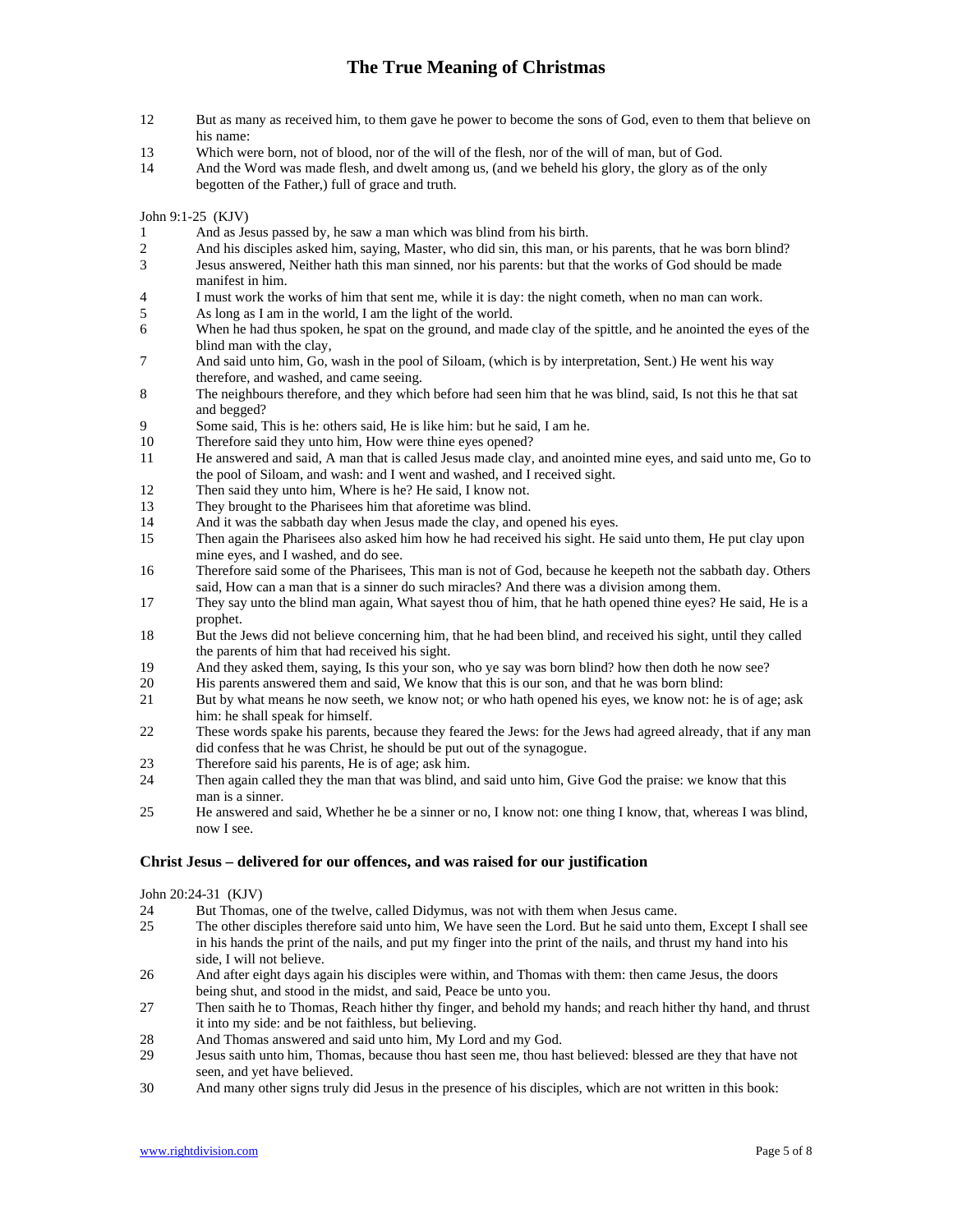31 But these are written, that ye might believe that Jesus is the Christ, the Son of God; and that believing ye might have life through his name.

#### Rom 4:24-25 (KJV)

- 24 But for us also, to whom it shall be imputed, if we believe on him that raised up Jesus our Lord from the dead;
- 25 Who was delivered for our offences, and was raised again for our justification.

Rom 6:9-11 (KJV)

- 9 Knowing that Christ being raised from the dead dieth no more; death hath no more dominion over him.
- 10 For in that he died, he died unto sin once: but in that he liveth, he liveth unto God.
- 11 Likewise reckon ye also yourselves to be dead indeed unto sin, but alive unto God through Jesus Christ our Lord.

## Col 2:8-12 (KJV)

- 8 Beware lest any man spoil you through philosophy and vain deceit, after the tradition of men, after the rudiments of the world, and not after Christ.
- 9 For in him dwelleth all the fulness of the Godhead bodily.
- 10 And ye are complete in him, which is the head of all principality and power:
- 11 In whom also ye are circumcised with the circumcision made without hands, in putting off the body of the sins of the flesh by the circumcision of Christ:
- 12 Buried with him in baptism, wherein also ye are risen with him through the faith of the operation of God, who hath raised him from the dead.

### **The True Meaning of Christmas**

John 3:16-17 (KJV)

- 16 For God so loved the world, that he gave his only begotten Son, that whosoever believeth in him should not perish, but have everlasting life.
- 17 For God sent not his Son into the world to condemn the world; but that the world through him might be saved.

Rom 5:6-8 (KJV)

- 6 For when we were yet without strength, in due time Christ died for the ungodly.
- 7 For scarcely for a righteous man will one die: yet peradventure for a good man some would even dare to die.<br>8 But God commendeth his love toward us, in that, while we were vet sinners. Christ died for us,
- But God commendeth his love toward us, in that, while we were yet sinners, Christ died for us.

### Rom 8:31-39 (KJV)

- 31 What shall we then say to these things? If God be for us, who can be against us?
- 32 He that spared not his own Son, but delivered him up for us all, how shall he not with him also freely give us all things?
- 33 Who shall lay any thing to the charge of God's elect? It is God that justifieth.
- 34 Who is he that condemneth? It is Christ that died, yea rather, that is risen again, who is even at the right hand of God, who also maketh intercession for us.
- 35 Who shall separate us from the love of Christ? shall tribulation, or distress, or persecution, or famine, or nakedness, or peril, or sword?
- 36 As it is written, For thy sake we are killed all the day long; we are accounted as sheep for the slaughter.
- 37 Nay, in all these things we are more than conquerors through him that loved us.
- 38 For I am persuaded, that neither death, nor life, nor angels, nor principalities, nor powers, nor things present, nor things to come,
- 39 Nor height, nor depth, nor any other creature, shall be able to separate us from the love of God, which is in Christ Jesus our Lord.

#### Eph 2:1-22 (KJV)

- 1 And you hath he quickened, who were dead in trespasses and sins;
- 2 Wherein in time past ye walked according to the course of this world, according to the prince of the power of the air, the spirit that now worketh in the children of disobedience:
- 3 Among whom also we all had our conversation in times past in the lusts of our flesh, fulfilling the desires of the flesh and of the mind; and were by nature the children of wrath, even as others.
- 4 But God, who is rich in mercy, for his great love wherewith he loved us,
- 5 Even when we were dead in sins, hath quickened us together with Christ, (by grace ye are saved;)
- 6 And hath raised us up together, and made us sit together in heavenly places in Christ Jesus: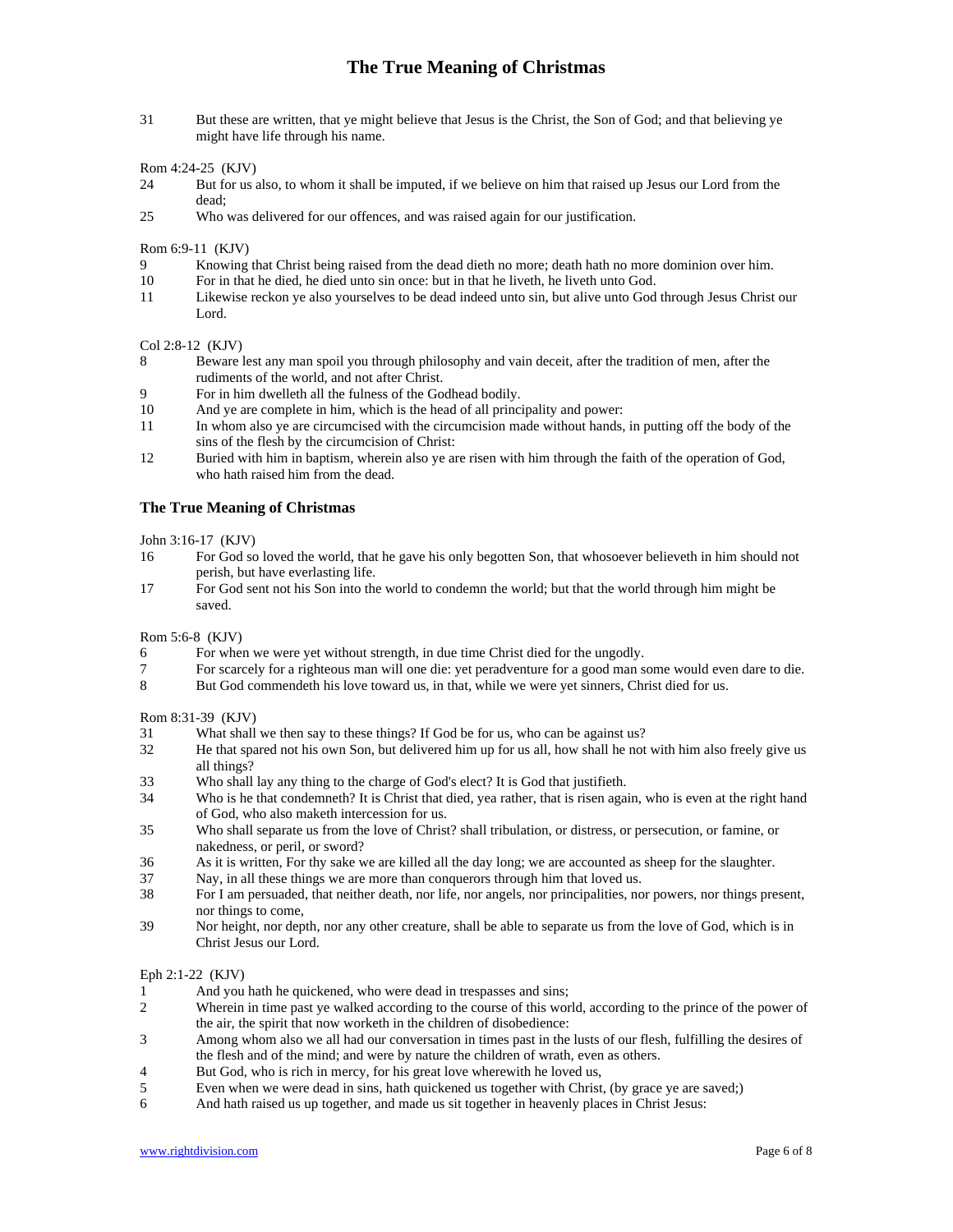- 7 That in the ages to come he might shew the exceeding riches of his grace in his kindness toward us through Christ Jesus.
- 8 For by grace are ye saved through faith; and that not of yourselves: it is the gift of God:
- 9 Not of works, lest any man should boast.
- 10 For we are his workmanship, created in Christ Jesus unto good works, which God hath before ordained that we should walk in them.
- 11 Wherefore remember, that ye being in time past Gentiles in the flesh, who are called Uncircumcision by that which is called the Circumcision in the flesh made by hands;
- 12 That at that time ye were without Christ, being aliens from the commonwealth of Israel, and strangers from the covenants of promise, having no hope, and without God in the world:
- 13 But now in Christ Jesus ye who sometimes were far off are made nigh by the blood of Christ.
- 14 For he is our peace, who hath made both one, and hath broken down the middle wall of partition between us; 15 Having abolished in his flesh the enmity, even the law of commandments contained in ordinances; for to
- make in himself of twain one new man, so making peace;
- 16 And that he might reconcile both unto God in one body by the cross, having slain the enmity thereby:
- 17 And came and preached peace to you which were afar off, and to them that were nigh.
- 18 For through him we both have access by one Spirit unto the Father.
- 19 Now therefore ye are no more strangers and foreigners, but fellowcitizens with the saints, and of the household of God;
- 20 And are built upon the foundation of the apostles and prophets, Jesus Christ himself being the chief corner stone;
- 21 In whom all the building fitly framed together groweth unto an holy temple in the Lord:
- 22 In whom ye also are builded together for an habitation of God through the Spirit.

### Phil 3:20-21 (KJV)

- 20 For our conversation is in heaven; from whence also we look for the Saviour, the Lord Jesus Christ:
- 21 Who shall change our vile body, that it may be fashioned like unto his glorious body, according to the working whereby he is able even to subdue all things unto himself.

### 1 Tim 2:1-6 (KJV)

- 1 I exhort therefore, that, first of all, supplications, prayers, intercessions, and giving of thanks, be made for all men;
- 2 For kings, and for all that are in authority; that we may lead a quiet and peaceable life in all godliness and honesty.
- 3 For this is good and acceptable in the sight of God our Saviour;
- Who will have all men to be saved, and to come unto the knowledge of the truth.
- 5 For there is one God, and one mediator between God and men, the man Christ Jesus;
- 6 Who gave himself a ransom for all, to be testified in due time.

## **Without the gift of Christ Jesus – there would be no hope**

1 Cor 15:1-19 (KJV)

- 1 Moreover, brethren, I declare unto you the gospel which I preached unto you, which also ye have received, and wherein ye stand;
- 2 By which also ye are saved, if ye keep in memory what I preached unto you, unless ye have believed in vain.
- 3 For I delivered unto you first of all that which I also received, how that Christ died for our sins according to the scriptures;
- 4 And that he was buried, and that he rose again the third day according to the scriptures:
- 5 And that he was seen of Cephas, then of the twelve:
- 6 After that, he was seen of above five hundred brethren at once; of whom the greater part remain unto this present, but some are fallen asleep.
- 7 After that, he was seen of James; then of all the apostles.
- 8 And last of all he was seen of me also, as of one born out of due time.<br>9 For I am the least of the apostles, that am not meet to be called an apos
- 9 For I am the least of the apostles, that am not meet to be called an apostle, because I persecuted the church of God.
- 10 But by the grace of God I am what I am: and his grace which was bestowed upon me was not in vain; but I laboured more abundantly than they all: yet not I, but the grace of God which was with me.
- 11 Therefore whether it were I or they, so we preach, and so ye believed.
- 12 Now if Christ be preached that he rose from the dead, how say some among you that there is no resurrection of the dead?
- 13 But if there be no resurrection of the dead, then is Christ not risen: